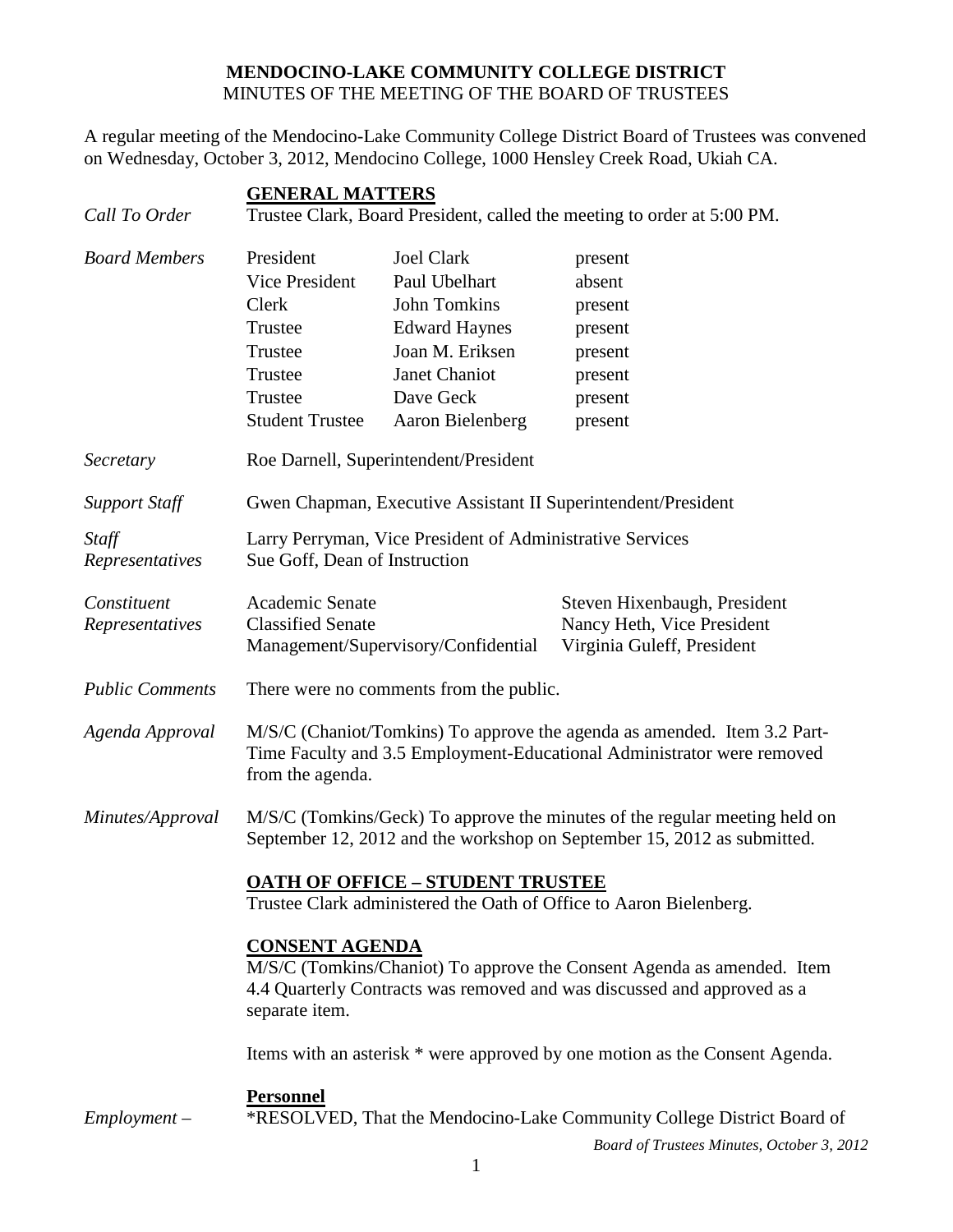| Short-Term<br><b>Employees</b>                                               | Trustees does hereby ratify the Short-Term Employees as submitted.                                                                                                                                                                                                                                                                                                     |
|------------------------------------------------------------------------------|------------------------------------------------------------------------------------------------------------------------------------------------------------------------------------------------------------------------------------------------------------------------------------------------------------------------------------------------------------------------|
| Employment<br>Part-Time Faculty                                              | *RESOLVED, That the Mendocino-Lake Community College District Board of<br>Trustees does hereby employ the list of Part-Time Faculty as submitted.                                                                                                                                                                                                                      |
| Volunteers                                                                   | *RESOLVED, That the Mendocino-Lake Community College District Board of<br>Trustees does hereby approve the list of volunteers as submitted/presented at the<br>meeting.                                                                                                                                                                                                |
| District and MCFT<br>Collective<br><b>Bargaining</b><br>Reopeners<br>2012-13 | *RESOLVED, That the Mendocino-Lake Community College District Board of<br>Trustees does hereby presented the initial 2012-13 collective bargaining<br>proposals from the MLCCD and MCFT and directs the Superintendent/President<br>to receive related public comments for the next ten days and directs its<br>representatives to begin negotiations after that time. |
| <b>Fiscal Report</b>                                                         | <b>Other Items</b><br>*RESOLVED, That the Mendocino-Lake Community College District Board of<br>Trustees does hereby accept the fiscal report as submitted.                                                                                                                                                                                                            |
| Academic<br>Calendar 2012-13<br>(Revised)<br>and 2013-14                     | *RESOLVED, That the Mendocino-Lake Community College District Board of<br>Trustees does hereby adopt the revised 2012-13 Academic Calendar and the<br>2013-14 Academic Calendar as submitted.                                                                                                                                                                          |
| Substitution of<br>Listed<br>$Subcontractor -$<br>Lake County<br>Center      | *RESOLVED, That the Mendocino-Lake Community College District Board of<br>Trustees does hereby approve the substitution of Solano County Roofing as the<br>subcontractor for the Lake County Center project.                                                                                                                                                           |
| Contracts and<br>$A$ greements $-$<br>Quarterly<br>Ratification              | M/S/C (Tomkins/Chaniot) RESOLVED, That the Mendocino-Lake Community<br>College District Board of Trustees does hereby ratify the contracts and<br>agreements as submitted.                                                                                                                                                                                             |
|                                                                              | This item was removed from the Consent Agenda by Trustee Tomkins in order<br>to receive further information on the contracts.                                                                                                                                                                                                                                          |
| Donation of<br>Automobile                                                    | *RESOLVED, That the Mendocino-Lake Community College District Board of<br>Trustees does hereby accept the 1987 Honda Civic donated by Greg Finney.                                                                                                                                                                                                                     |
| Donation of Book                                                             | *RESOLVED, That the Mendocino-Lake Community College District Board of<br>Trustees does hereby accept the donation of The House on Lemon Street;<br>Japanese Pioneers and the American Dream, by Dean of Instruction Mark<br>Rawitsch.                                                                                                                                 |
| <b>Board of Trustee</b><br>Goals and<br>Objectives 2012-                     | <b>ACTION ITEMS</b><br>M/S/C (Tomkins/Chaniot) RESOLVED, That the Mendocino-Lake Community<br>College District Board of Trustees does adopt the Goals and Objectives for<br>2012-13 as submitted.                                                                                                                                                                      |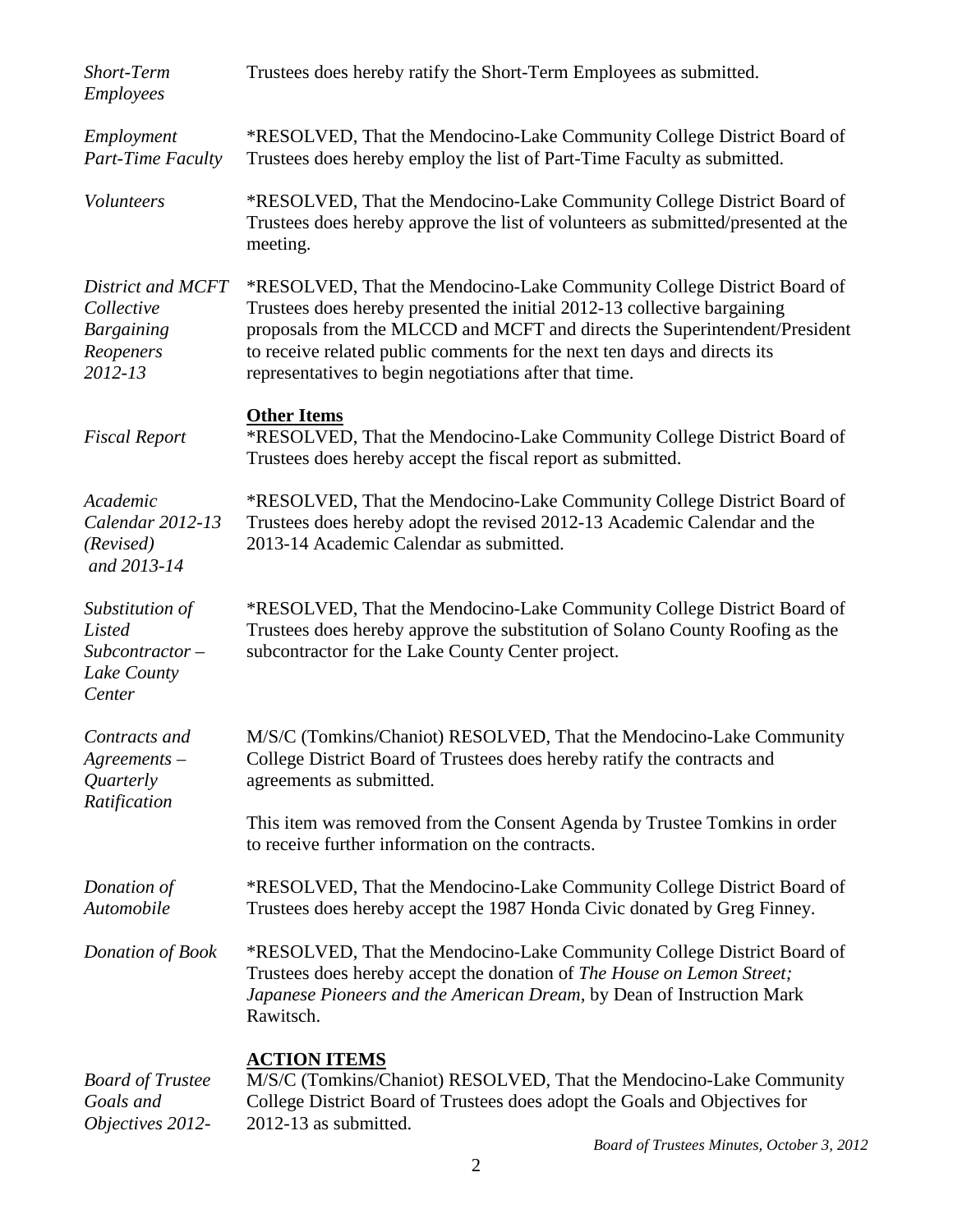| Library/Learning<br>Center Change<br>Order No. 20                | M/S/C (Haynes/Tomkins) RESOLVED, That the Mendocino-Lake Community<br>College District Board of Trustees does hereby ratify Change Order No. 20 for<br>the Library/Learning Center in the amount of \$54,206.                                                                                                                                                                                                                                                                                                                                                                 |  |  |
|------------------------------------------------------------------|-------------------------------------------------------------------------------------------------------------------------------------------------------------------------------------------------------------------------------------------------------------------------------------------------------------------------------------------------------------------------------------------------------------------------------------------------------------------------------------------------------------------------------------------------------------------------------|--|--|
|                                                                  | Superintendent/President Darnell and Vice President Perryman reviewed and<br>discussed with the Board the items on the change order. All items on this<br>change order except item 20.10 were requested by the District. This is the final<br>change order for the Library/Learning Center. Staff have done a good job of<br>keeping the change orders under 3% of the amount of the contract.                                                                                                                                                                                |  |  |
| <b>Change Meeting</b><br>Date for November<br><b>BOT</b> meeting | M/S/C (Haynes/Tomkins) RESOLVED, That the Mendocino-Lake Community<br>College District Board of Trustees does hereby change the date of the regular<br>meeting in the month of November to November 14, 2012.                                                                                                                                                                                                                                                                                                                                                                 |  |  |
| President's Report                                               | <b>INFORMATIONAL REPORTS</b><br>A written report was submitted by Superintendent/President Darnell. The<br>following was offered in addition:<br>Superintendent/President Darnell commented on the book donated by Dean<br>Rawitsch saying that it is a scholarly work and an example of the quality of<br>the kind of people who work for the college. On December 6 <sup>th</sup> Rawitsch<br>will be giving a reading of his book in the college library.                                                                                                                  |  |  |
| <b>Education</b> and<br><b>Student Services</b><br>Report        | A written report was submitted by Deans Rawitsch, Guleff, and Goff. The<br>following was offered in addition:<br>Trustees were informed about the college plant sale taking place this Friday<br>and Saturday, October $5th$ and $6th$ .                                                                                                                                                                                                                                                                                                                                      |  |  |
| Administrative<br><b>Services Report</b>                         | A written report was submitted by Larry Perryman, Vice President of<br><b>Administrative Services.</b>                                                                                                                                                                                                                                                                                                                                                                                                                                                                        |  |  |
| Measure W<br><b>Bond Report</b>                                  | A written report was submitted by Larry Perryman, Vice President of<br>Administrative Services.                                                                                                                                                                                                                                                                                                                                                                                                                                                                               |  |  |
| Mendocino<br>College<br>Foundation, Inc.                         | A written report was submitted by Katie Fairbairn, Executive Director.                                                                                                                                                                                                                                                                                                                                                                                                                                                                                                        |  |  |
| Constituents<br>Report                                           | No written reports were submitted. The following oral reports were given:<br>Steve Hixenbaugh reported that the Academic Senate has adopted a<br>resolution in support of Prop 30. He and the Vice President of the<br>Academic Senate participated in a workshop sponsored by the ACCJC in<br>support of the accreditation process.<br>Nancy Heth reported that the Classified Senate will be holding their third<br>٠<br>annual silent auction fundraiser around the first week in December. Board<br>members will be given information on attending and/or donating items. |  |  |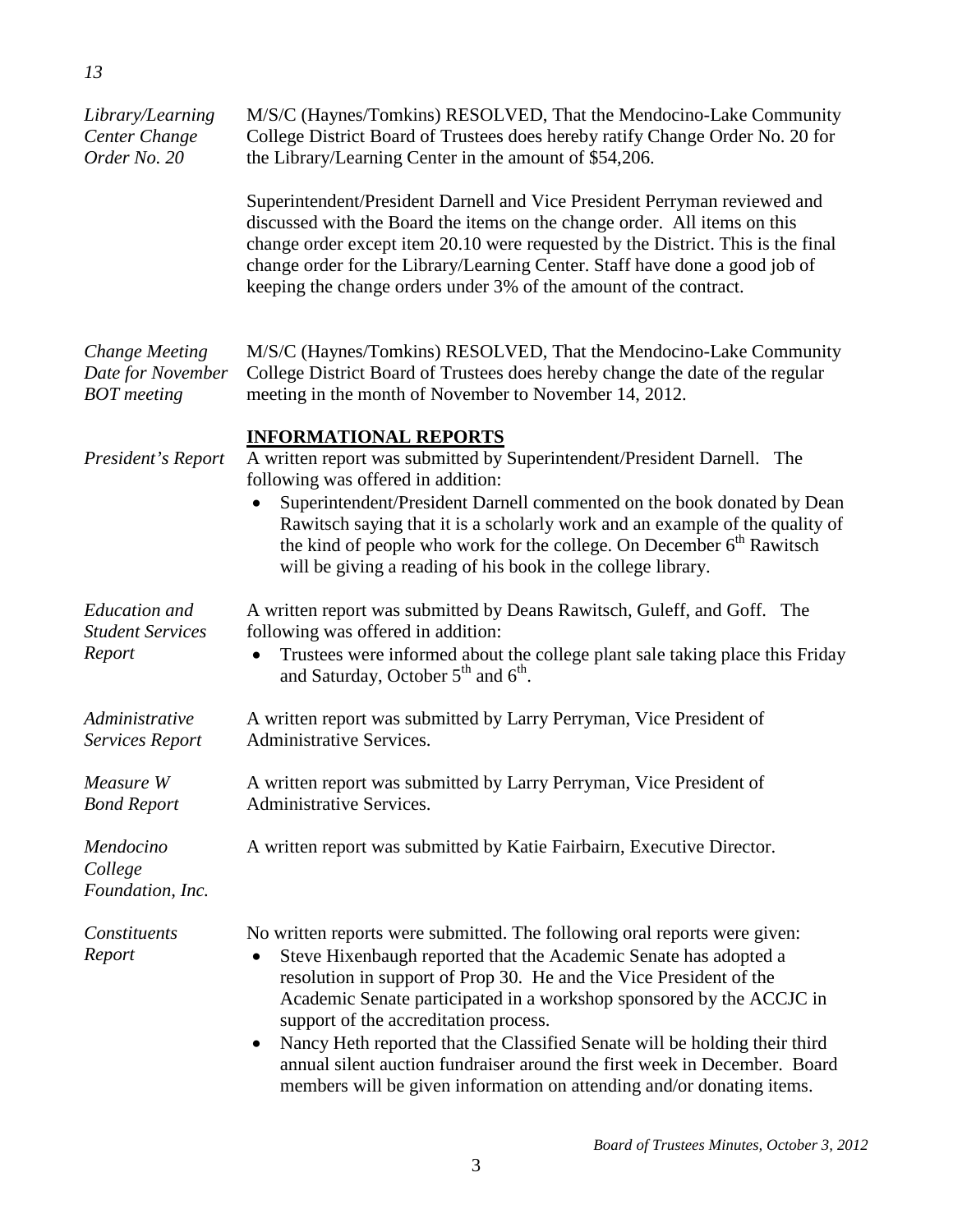|                                       | <b>TIME CERTAIN ITEM - 5:30 PM</b>                                                                                                                                                                                                                                                                                                                                        |  |
|---------------------------------------|---------------------------------------------------------------------------------------------------------------------------------------------------------------------------------------------------------------------------------------------------------------------------------------------------------------------------------------------------------------------------|--|
| $Presentation -$<br>Culinary Arts     | Faculty member Nicholas Petti gave a report on the current Culinary Arts<br>Program. He commented that the intent of the program is to prepare people for a<br>job in the industry. He spoke about CTE programs in general and the ongoing<br>expense of the program.                                                                                                     |  |
| Revising of Trustee<br>Areas          | <u>TIME CERTAIN ITEM – 6:30 PM</u><br>Committee Chair Trustee Haynes, Superintendent/President and Vice President<br>Perryman presented the work done by the Subcommittee on Revising Trustee<br>Areas. The Subcommittee also included Trustees Eriksen and Tomkins.                                                                                                      |  |
|                                       | There are two issues for the Board to consider. Rebalancing of Districts and<br>whether to change the voting process to voting-by-areas rather than voting-at-<br>large.                                                                                                                                                                                                  |  |
|                                       | Points Discussed:<br>Federal election laws require redistricting (rebalancing of districts)<br>following a census – every 10 years. Trustee area populations must be<br>equal (up to 10%) to maintain "one-person, one-vote" as required by law.                                                                                                                          |  |
|                                       | The California Voting Rights act of 2002 added the requirement that<br>$\bullet$<br>equality is given to minority groups or communities of interest. Colleges<br>have been sued and have enormous legal fees for using the voting-at-large<br>method rather than voting-by-area. It will be the Board's decision to<br>determine what is best for Mendocino College.      |  |
|                                       | The change from voting-at-large to voting-by-district means trustees would<br>need to live in a specific district and be elected by the people living in that<br>district rather than district wide.                                                                                                                                                                      |  |
|                                       | AB 684 was approved by the legislature which this gave the board and<br>Board of Governors permission to make changes. Prior to that, in order to<br>change the election process, it must be approved by the voters.                                                                                                                                                      |  |
|                                       | Maps were distributed that showed the current trustee areas and the change in<br>trustee areas in both Lake and Mendocino County as proposed by the<br>Subcommittee. The Subcommittee reviewed more than one option before<br>bringing this option to the full Board. The option presented was reviewed by<br>college counsel and determined to be the best legal option. |  |
|                                       | Trustee received and discussed all the information regarding the changing of<br>Trustee areas. This will be placed on the agenda for the November meeting of<br>the Board of Trustees as an action item.                                                                                                                                                                  |  |
| <b>Trustee Reports</b>                | <b>TRUSTEE COMMUNICATION</b><br>Written reports were submitted by Trustees Tomkins and Haynes. Oral reports<br>were given by Trustees Chaniot, Eriksen, Haynes.                                                                                                                                                                                                           |  |
| Election of<br><i><b>Officers</b></i> | Board President Clark reminded Trustees that in accordance with Board Policy<br>204 and Administrative Procedure 204.1, Board members are to express their<br>interest in writing to serve as officers by the November board meeting.                                                                                                                                     |  |